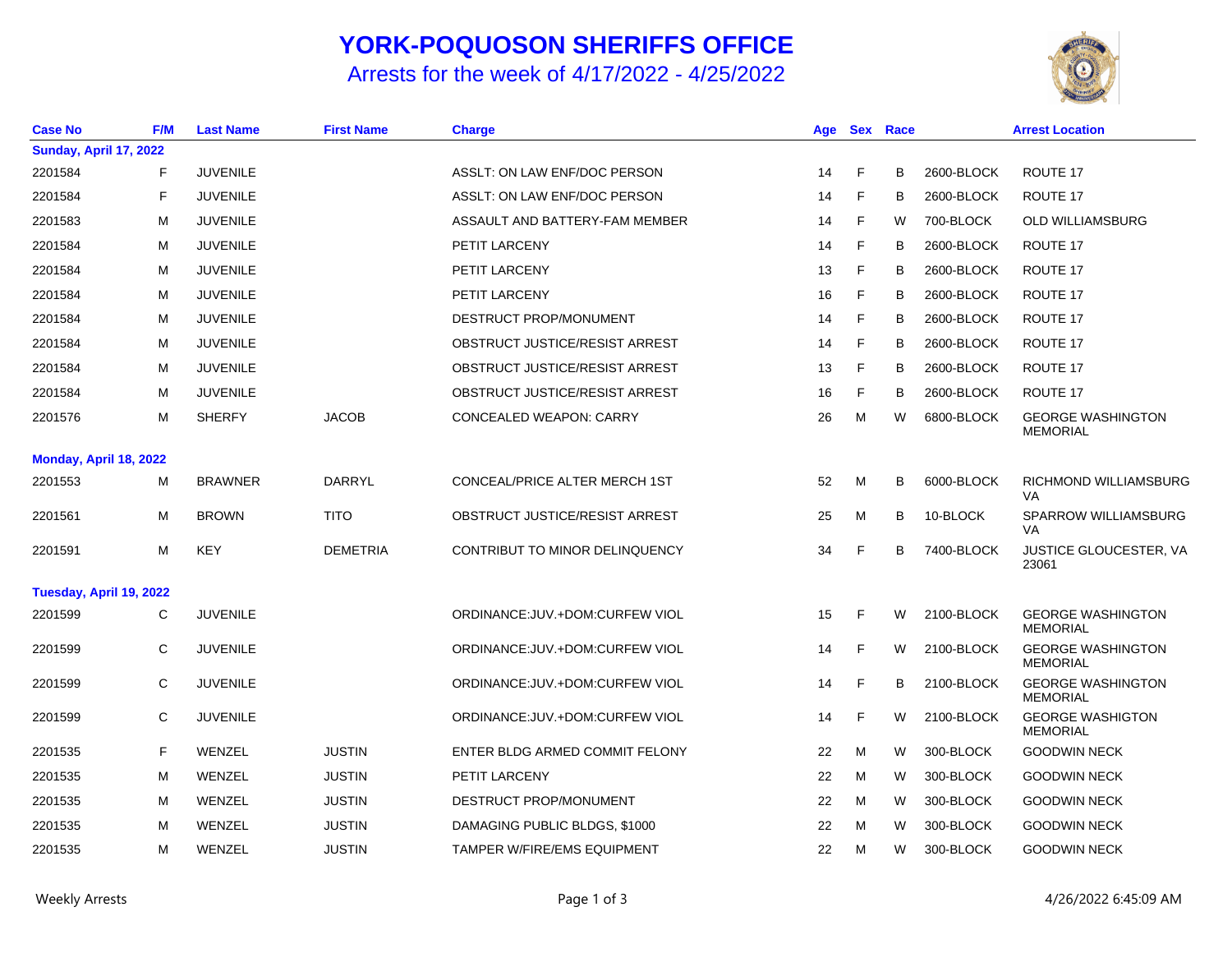| <b>Case No</b>                | F/M          | <b>Last Name</b>  | <b>First Name</b> | <b>Charge</b>                         | Age | <b>Sex</b>  | Race         |            | <b>Arrest Location</b>                                             |
|-------------------------------|--------------|-------------------|-------------------|---------------------------------------|-----|-------------|--------------|------------|--------------------------------------------------------------------|
| 2201535                       | S            | WENZEL            | <b>JUSTIN</b>     | CONSPIRACY TO COMMIT A FELONY         | 22  | M           | W            | 300-BLOCK  | <b>GOODWIN NECK</b>                                                |
| Wednesday, April 20, 2022     |              |                   |                   |                                       |     |             |              |            |                                                                    |
| 2201627                       | м            | <b>EMERSON</b>    | <b>CARROLL</b>    | PUBLIC SWEARING/INTOXICATION          | 34  | M           | W            | 8600-BLOCK | ROUTE 17                                                           |
| 2201628                       | м            | <b>HAWKINS</b>    | <b>DARRIUS</b>    | RECKLESS DRIV: EXCESSIVE SPEED        | 25  | M           | В            | 100-BLOCK  | 199 / MERRIMAC TRL                                                 |
| Thursday, April 21, 2022      |              |                   |                   |                                       |     |             |              |            |                                                                    |
| 2201639                       | F            | <b>JONES</b>      | AR'MON            | ABDUCTION BY PARENT/ BY FORCE         | 22  | M           | B            | 400-BLOCK  | <b>BYPASS B</b>                                                    |
| 2201639                       | M            | <b>JONES</b>      | AR'MON            | ASSAULT AND BATTERY-FAM MEMBER        | 22  | м           | B            | 400-BLOCK  | <b>BYPASS B</b>                                                    |
| Friday, April 22, 2022        |              |                   |                   |                                       |     |             |              |            |                                                                    |
| 2201646                       | M            | <b>HUGHES</b>     | DAIJAH            | RECKLESS DRIVING - GENERAL            | 25  | F           | B            | 8100-BLOCK | <b>GEORGE WASHINGTON</b><br><b>MEMORIAL</b>                        |
| 2201654                       | M            | <b>MEADOWS</b>    | <b>DESIREE</b>    | PUBLIC SWEARING/INTOXICATION          | 27  | F           | W            | 6400-BLOCK | <b>GEORGE WASHINGTON</b><br><b>MEMORIAL</b>                        |
| 2201654                       | м            | <b>MEADOWS</b>    | <b>DESIREE</b>    | LABOR: CHILD ABUSE AND NEGLECT        | 27  | F           | W            | 6400-BLOCK | <b>GEORGE WASHINGTON</b><br><b>MEMORIAL</b>                        |
| 2201654                       | M            | <b>MEADOWS</b>    | <b>DESIREE</b>    | LABOR: CHILD ABUSE AND NEGLECT        | 27  | $\mathsf F$ | W            | 6400-BLOCK | <b>GEORGE WASHINGTON</b><br><b>MEMORIAL</b>                        |
| Saturday, April 23, 2022      |              |                   |                   |                                       |     |             |              |            |                                                                    |
| 2201658                       | м            | <b>CORBETT</b>    | <b>JOSHUA</b>     | OBSTRUCT JUSTICE/RESIST ARREST        | 33  | M           | B            | 200-BLOCK  | CATTAIL                                                            |
| 2201661                       | M            | <b>DAVISSON</b>   | <b>JULIE</b>      | RECKLESS DRIV: EXCESSIVE SPEED        | 21  | F           | W            |            | <b>GEORGE WASHINGTON</b><br>MEM. HWY. / FORT EUSTIS<br><b>BLVD</b> |
| 2201660                       | M            | <b>MAHMOOD</b>    | ALI               | <b>RECKLESS DRIV: EXCESSIVE SPEED</b> | 19  | M           | $\mathbf{I}$ |            | <b>FORT EUSTIS/CREPE</b><br><b>MYRTLE</b>                          |
| 2201659                       | M            | <b>REESE</b>      | <b>BRIAN</b>      | ENTER PROP W/INTENT TO DAMAGE         | 42  | M           | W            | 100-BLOCK  | <b>LITTLE BAY</b>                                                  |
| <b>Sunday, April 24, 2022</b> |              |                   |                   |                                       |     |             |              |            |                                                                    |
| 2201688                       | М            | <b>ELCOCK</b>     | <b>KENIEL</b>     | PUBLIC SWEARING/INTOXICATION          | 24  | М           | В            | 500-BLOCK  | <b>BYPASS</b>                                                      |
| 2201688                       | M            | <b>ELCOCK</b>     | <b>KENIEL</b>     | DISORDERLY CONDUCT                    | 24  | M           | В            | 500-BLOCK  | <b>BYPASS</b>                                                      |
| 2201683                       | M            | <b>MCLAUGHLIN</b> | GARY              | RECKLESS DRIV: EXCESSIVE SPEED        | 66  | M           | B            |            | GOODWIN NECK RD. /<br><b>SERVICE DR</b>                            |
| Monday, April 25, 2022        |              |                   |                   |                                       |     |             |              |            |                                                                    |
| 2201699                       | м            | <b>CHILDERS</b>   | <b>EVAN</b>       | RECKLESS DRIVING - GENERAL            | 20  | M           | W            |            | <b>GEORGE</b><br><b>WASHINGTON/WHITES RD</b>                       |
| 2201701                       | м            | <b>CRONK</b>      | <b>HEATHER</b>    | <b>MISDEMEANOR DWI</b>                | 40  | F           | W            | 600-BLOCK  | <b>ORIANA</b>                                                      |
| 2201701                       | $\mathsf{F}$ | <b>CRONK</b>      | <b>HEATHER</b>    | RECKLESS- BAD BRAKES, DEATH           | 40  | F           | W            | 600-BLOCK  | <b>ORIANA</b>                                                      |
| 2201696                       | M            | <b>LUKE</b>       | AMY               | CONCEAL/PRICE ALTER MERCH 1ST         | 37  | F           | W            | 2600-BLOCK | <b>GEORGE WASHINGTON</b><br><b>MEMORIAL</b>                        |
| 2201704                       |              | PARR-ECHOLS       | <b>TIFFANY</b>    | SPEEDING LIMIT VIOLATION              | 25  | F           | W            |            | MONTICELLO / IRONBOUND                                             |